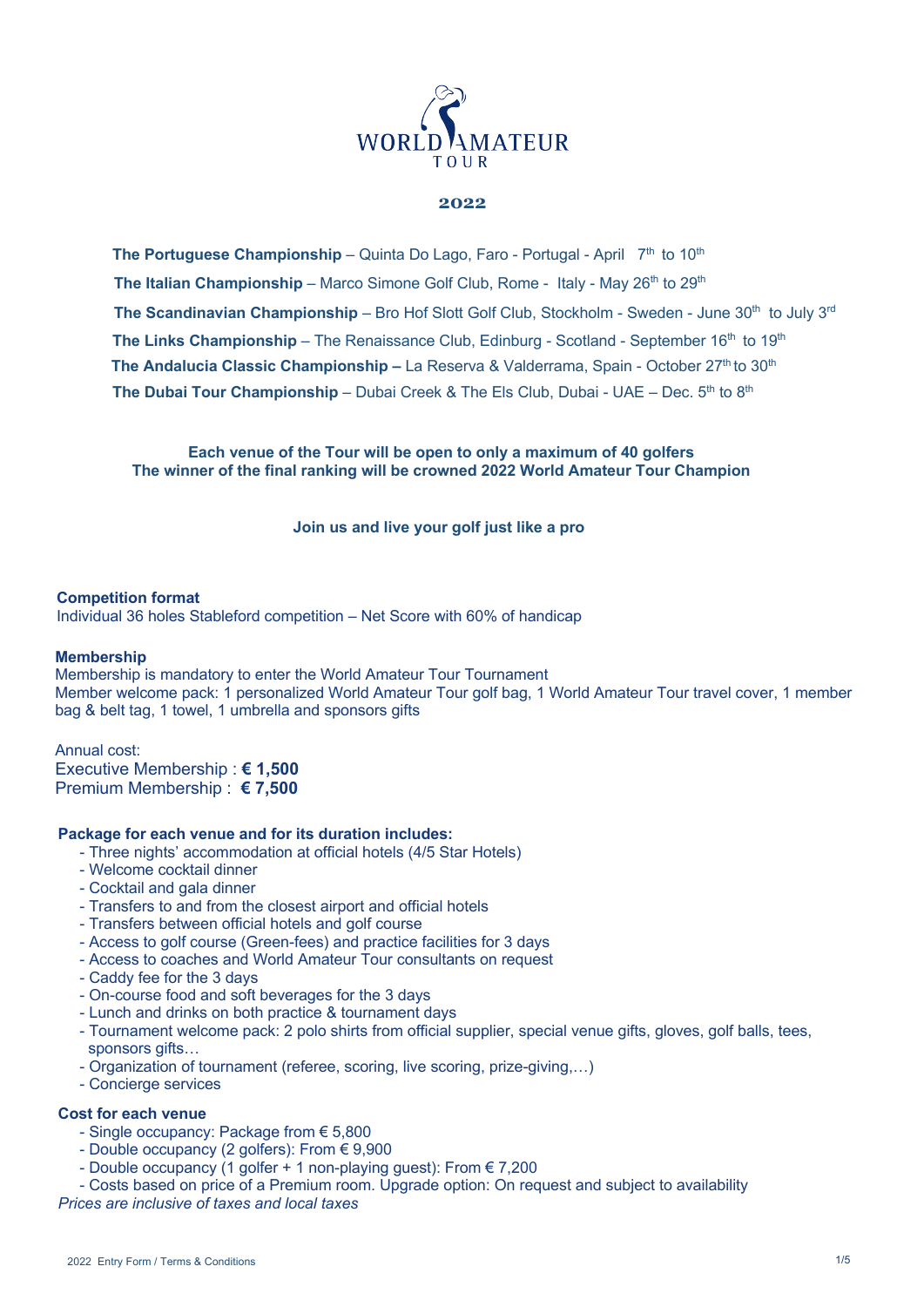## **Optional services**

Accommodation upgrades: limited number are available. These will be offered on a first-come, first-served basis, and must be requested when booking.

Packages for additional day at official hotels: subject to an additional cost and availability.

Please contact us for more information.

For other leisure activities, including for non-golfing partners during the tournament, or to get an additional holiday package, please ask for our travel agencies partner contact.

### **Competition information**

.

On the day of the venue, members must respect the field of play, the attributed tee off time and are not allowed to leave the competition. Non-compliance implies exclusion from the competition.

### **Booking and cancellation policy** (full details on page 5)

The booking form must be completed and returned by email with confirmation of reservation and payment options as follows:

- Full booking: full payment is required to secure places.

- Pre-booking (only available up to 30 days before each venue): non-refundable deposit of 30%. Remaining balance payable 15 days prior to the event.

On reception of the booking form, an invoice will be sent according to the chosen options. Full and final registration will only be validated on reception of payment.

Entry Form to complete on pages 3 & 4.

Terms and conditions on page 5.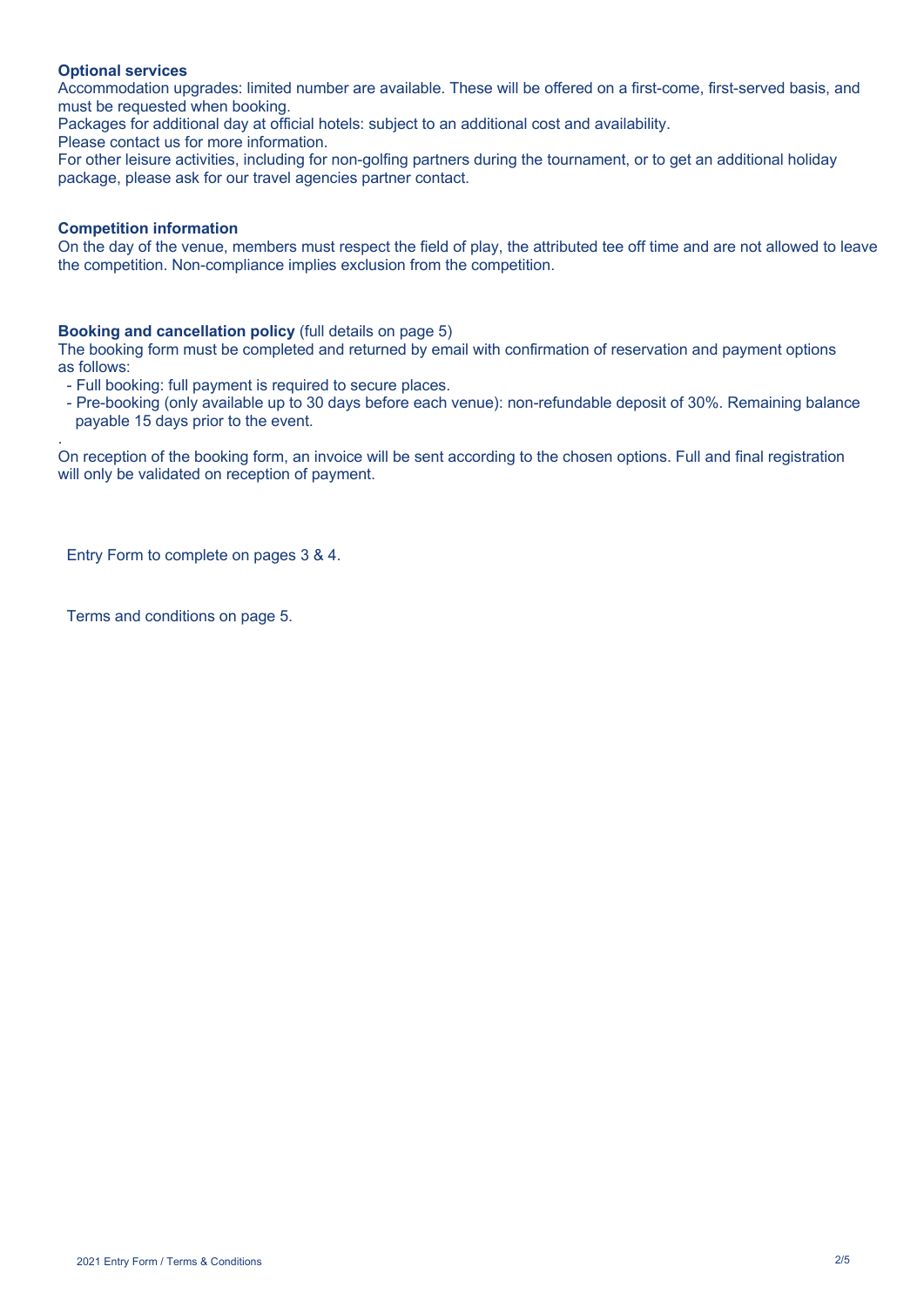# **2022 WORLD AMATEUR TOUR BOOKING FORM**

# **I wish to participate in the World Amateur Tour 2022. I have read and agree with the terms and conditions of participation on the following pages.**



|                                                                                                                                                                                                                                                         | Last Name: <u>December 2008</u> September 2008 September 2009 September 2009 September 2009 September 2009 September 2009 September 2009 September 2009 September 2009 September 2009 September 2009 September 2009 September 2009  |
|---------------------------------------------------------------------------------------------------------------------------------------------------------------------------------------------------------------------------------------------------------|-------------------------------------------------------------------------------------------------------------------------------------------------------------------------------------------------------------------------------------|
|                                                                                                                                                                                                                                                         |                                                                                                                                                                                                                                     |
|                                                                                                                                                                                                                                                         | Club's logo on your bag Yes $\Box$ No $\Box$                                                                                                                                                                                        |
|                                                                                                                                                                                                                                                         |                                                                                                                                                                                                                                     |
|                                                                                                                                                                                                                                                         | Handicap / index: (Please send a copy of handicap certification from your federation                                                                                                                                                |
|                                                                                                                                                                                                                                                         |                                                                                                                                                                                                                                     |
|                                                                                                                                                                                                                                                         |                                                                                                                                                                                                                                     |
|                                                                                                                                                                                                                                                         | <b>Country:</b> 2008. 2008. 2010. 2010. 2010. 2010. 2010. 2010. 2010. 2010. 2010. 2010. 2010. 2010. 2010. 2010. 2010. 2010. 2010. 2010. 2010. 2010. 2010. 2010. 2010. 2010. 2010. 2010. 2010. 2010. 2010. 2010. 2010. 2010. 2010. 2 |
|                                                                                                                                                                                                                                                         |                                                                                                                                                                                                                                     |
|                                                                                                                                                                                                                                                         |                                                                                                                                                                                                                                     |
| Glove size S M ML ML L XL<br>$\Box$ for left hand (right handed player)<br>for right hand (left handed player)                                                                                                                                          | *****                                                                                                                                                                                                                               |
|                                                                                                                                                                                                                                                         |                                                                                                                                                                                                                                     |
| 2022 MEMBERSHIP (mandatory to play the Tour)                                                                                                                                                                                                            |                                                                                                                                                                                                                                     |
| Executive Membership : € 1,500                                                                                                                                                                                                                          |                                                                                                                                                                                                                                     |
| Premium Membership: $\epsilon$ 7,500                                                                                                                                                                                                                    |                                                                                                                                                                                                                                     |
|                                                                                                                                                                                                                                                         | <b>REGISTRATION FORM</b>                                                                                                                                                                                                            |
| <b>The Portuguese Championship</b><br>April 7th - 10th / Quinta Do Lago Resort - Faro, Portugal<br>Registration deadline: March 25th - 6.00 pm<br>single occupancy: € 5,800<br>П<br>double occupancy (2 golfers): € 9,900<br>$\Box$<br>$\Box$<br>$\Box$ | double occupancy (1 golfer + 1 non-playing guest): € 7,200<br>upgrade option (on request depending on availability)                                                                                                                 |

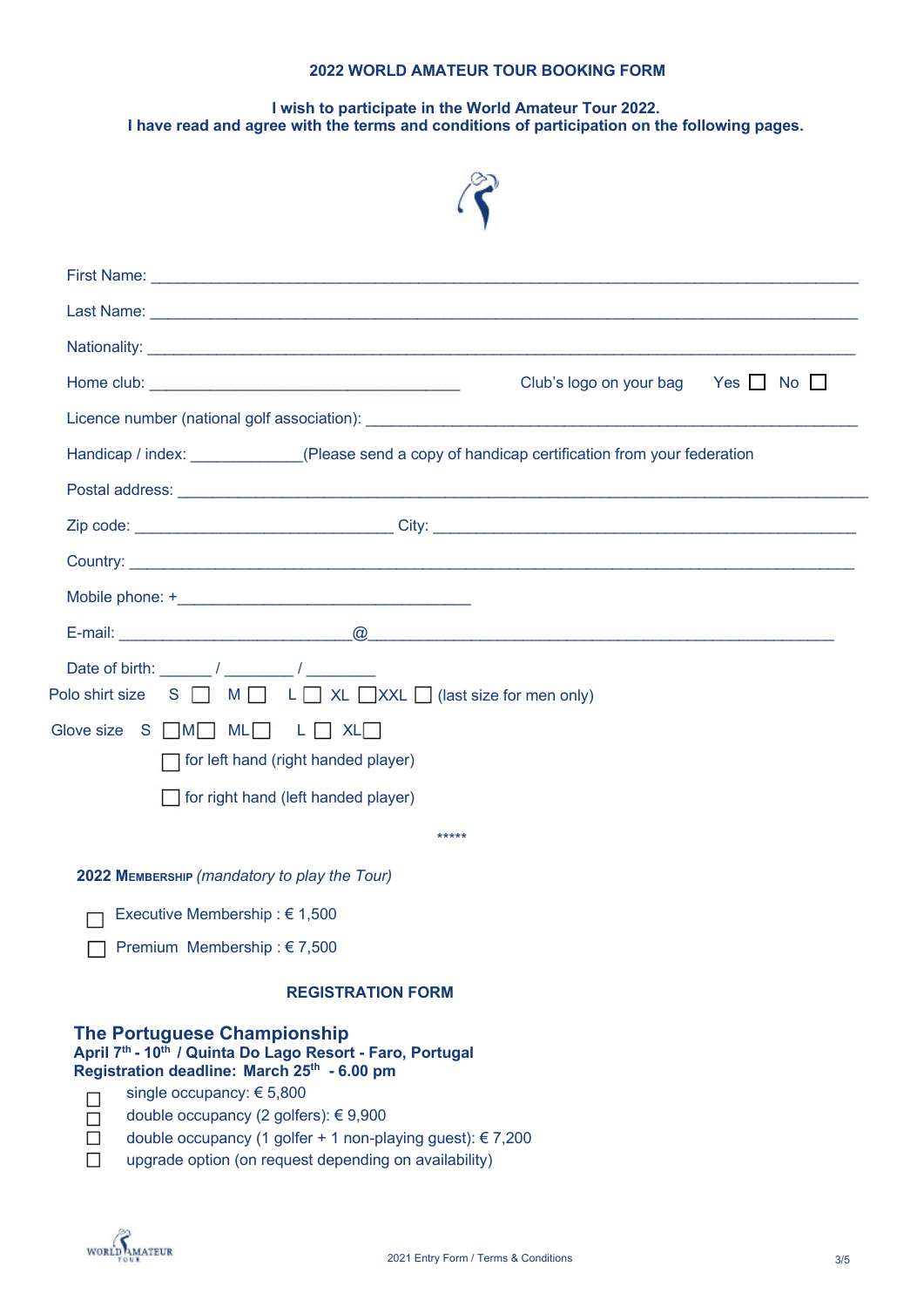| $\Box$<br>$\Box$<br>$\Box$<br>$\Box$            | <b>The Italian Championship</b><br>May 26th - 30th / Marco Simone Golf Club - Rome, Italie<br>Registration deadline: Mai 11th - 6.00 pm<br>single occupancy: $\epsilon$ 6,400<br>double occupancy (2 golfers): € 10,200<br>double occupancy (1 golfer + 1 non-playing guest): € 7,800<br>upgrade option (on request depending on availability)                                                  |  |
|-------------------------------------------------|-------------------------------------------------------------------------------------------------------------------------------------------------------------------------------------------------------------------------------------------------------------------------------------------------------------------------------------------------------------------------------------------------|--|
| $\Box$<br>$\Box$<br>$\Box$<br>$\Box$            | <b>THE Scandinavian Championship</b><br>June 30th - July 3rd / The Bro Hof Slott Golf Club - Stockholm, Sweden<br>Registration deadline: June 14th - 6.00 pm<br>single occupancy: € 5,800<br>double occupancy (2 golfers): €9,900<br>double occupancy (1 golfer + 1 non-playing guest): € 7,200<br>upgrade option (on request depending on availability)                                        |  |
| $\Box$<br>$\Box$<br>$\Box$<br>$\Box$            | <b>The Links Championship</b><br>September 16th - 19th / The Renaissance Club - Edinburg, Scotland<br>Registration deadline: September 2 <sup>nd</sup> - 6.00 pm<br>single occupancy: € 5,800<br>double occupancy (2 golfers): €9,900<br>double occupancy (1 golfer + 1 non-playing guest): € 7,200<br>upgrade option (on request depending on availability)                                    |  |
| $\mathcal{L}_{\mathcal{A}}$<br>$\Box$<br>$\Box$ | <b>The Andalucía Classic Championship</b><br>October 27th - 30th / La Reserva Club Sotogrande - Real Club Valderrama, Spain<br>Registration deadline: October 5 <sup>th</sup> - 6.00 pm<br>single occupancy: € 5,800<br>double occupancy (2 golfers): € 9,900<br>$\Box$ double occupancy (1 golfer + 1 non-playing guest): $\in$ 7,200<br>upgrade option (on request depending on availability) |  |
| $\Box$<br>$\Box$<br>$\Box$                      | <b>The Dubai Tour Championship</b><br>December 5th to 8th / Dubai Creek / The Els Club - Dubai, UAE<br>Registration deadline: November 20 <sup>th</sup> - 6.00 pm<br>single occupancy: € 5,800<br>double occupancy (2 golfers): € 9,900<br>double occupancy (1 golfer + 1 non-playing guest): € 7,200<br>upgrade option (on request depending on availability)                                  |  |
| Payment options summary: please check           |                                                                                                                                                                                                                                                                                                                                                                                                 |  |



\* Pre-booking option is only available up to 90 days before each venue

I have read and accept the terms and conditions as set out by the WAT International  $\Box$ 

**Kindly return the completed booking form to our office via email: entries@worldamateurtour.com**